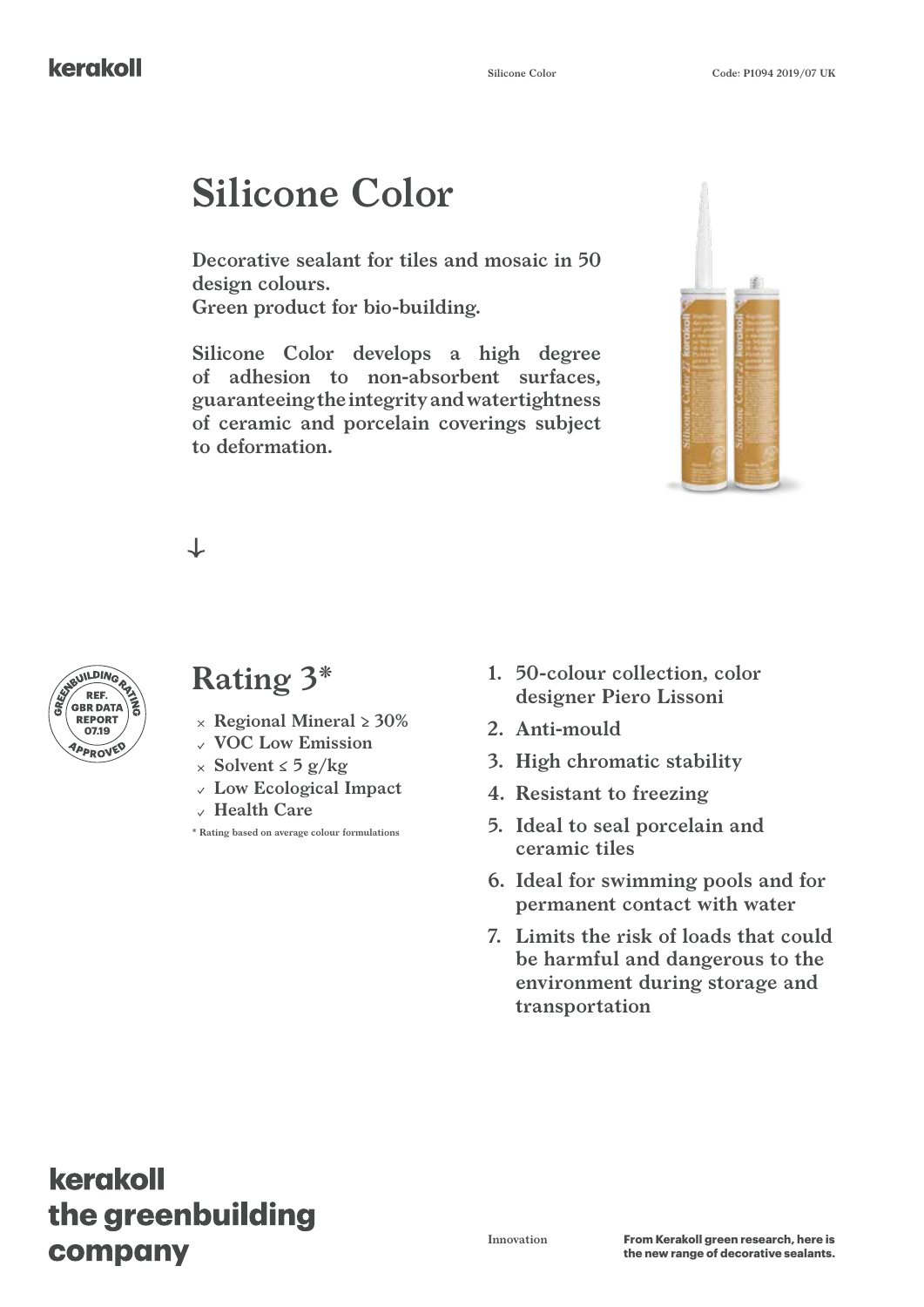# **Areas of application**

- **Elastic, waterproof sealing of expansion and connection joints on:**
	- **- porcelain tiles, low thickness slabs, ceramic tiles, klinker, cotto, glass and ceramic mosaic, of all types and formats**
	- **- bathroom fittings, showers**
	- **- metal doors and windows**
	- **- glass and fibreglass**

#### **Intended use:**

**For internal and external use, including environments subject to freezing, on** 

**fractionizing, expansion and connection joints in tile coverings on balconies, terraces, internal floors, aquariums and swimming pools.**

**Do not use on natural stone, cement-based substrates, rubber, plastic and bituminous components or materials that weep oils, solvents and plasticizers. It is recommended that a test be carried out before application on sensitive metal surfaces such as copper, silver and relevant alloys. In the realisation of joints subject to abrasion. For façades.**

### **Instructions for use**

#### **Preparation of substrates**

**The sides of the joints to be sealed must be perfectly dry, clean and free from any traces of grease, dust or rust. Remove all flaky or loose parts and carefully remove rust from metals. When preparing visible joints, and in order to achieve a clean sealing line, the user should cover the edges with protective masking using normal adhesive tape.**

**Preparation**

**Silicone Color is ready-to-use. After cutting the conical nozzle of the cartridge, cut the spout at an angle of 45° to suit the width of the seal to be realized and screw it onto the cartridge. Then insert the tube of silicone into the appropriate manual or pneumatic applicator gun, start sealant extrusion and fill the joint.**

**Application**

**Areas close to joints must be protected with masking tape to prevent substrates from being contaminated and to ensure even sealing. Remove masking tape immediately after** 

**smoothing the sealant. Make sure the silicone has been compacted deep into the joints to ensure optimum adhesion. To achieve a perfect finish, pass a metal or plastic spreader soaked in soapy water over the surface in one, continual movement if possible. For long-lasting sealing, capable of withstanding expansion and contraction stress, the following conditions are necessary:**

- **1. the joint is applied so that movement will not exceed 25% of joint width**
- **2. the ratio between width and sealant depth is between 1 and 2**
- **3. the sealant adheres only to the sides of the joint and not to the substrate. Use Joint polyethylene foam sub-joint layer to adapt depth and prevent adhesion to the surface.**
- **Cleaning**

**Residual traces of sealant can be removed with common solvents such as toluene or petrol. Once hardened, Silicone Color can only be removed by mechanical means.**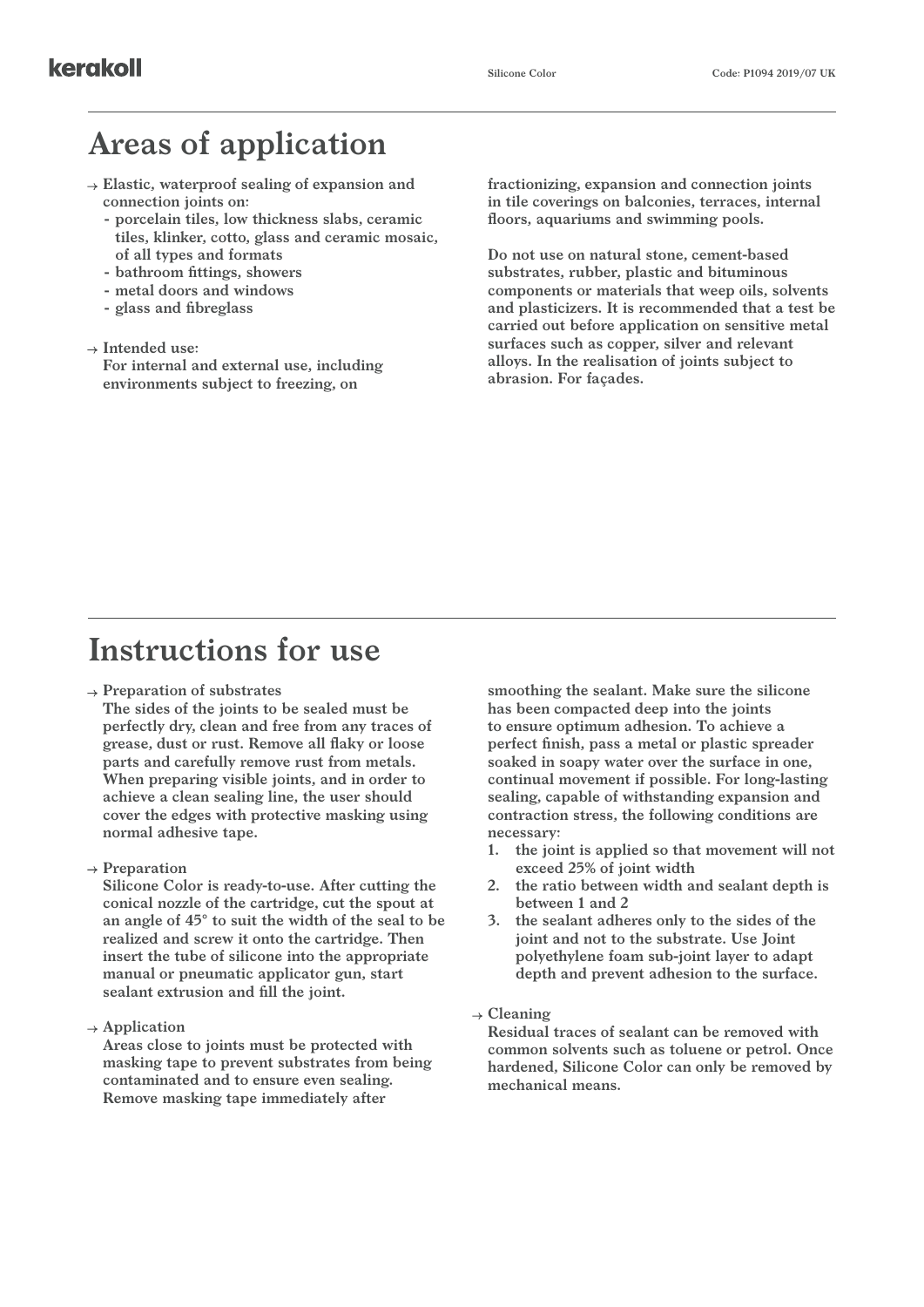### **Special notes**

- **Do not use in completely closed areas as the product will polymerise in atmospheric humidity.**
- **Brush the joint within 5 minutes after application to ensure the best contact between sealant and substrate.**
- **A base coat is normally not necessary. Specific**

**substrates (porous or made of plastic materials) may require the use of Keragrip Eco Pulep ecofriendly adhesion promoter to ensure maximum adhesion. This product is recommended for all situations at risk from dust.**

**Silicone Color is non-paintable.**

# **Certificates and marks**

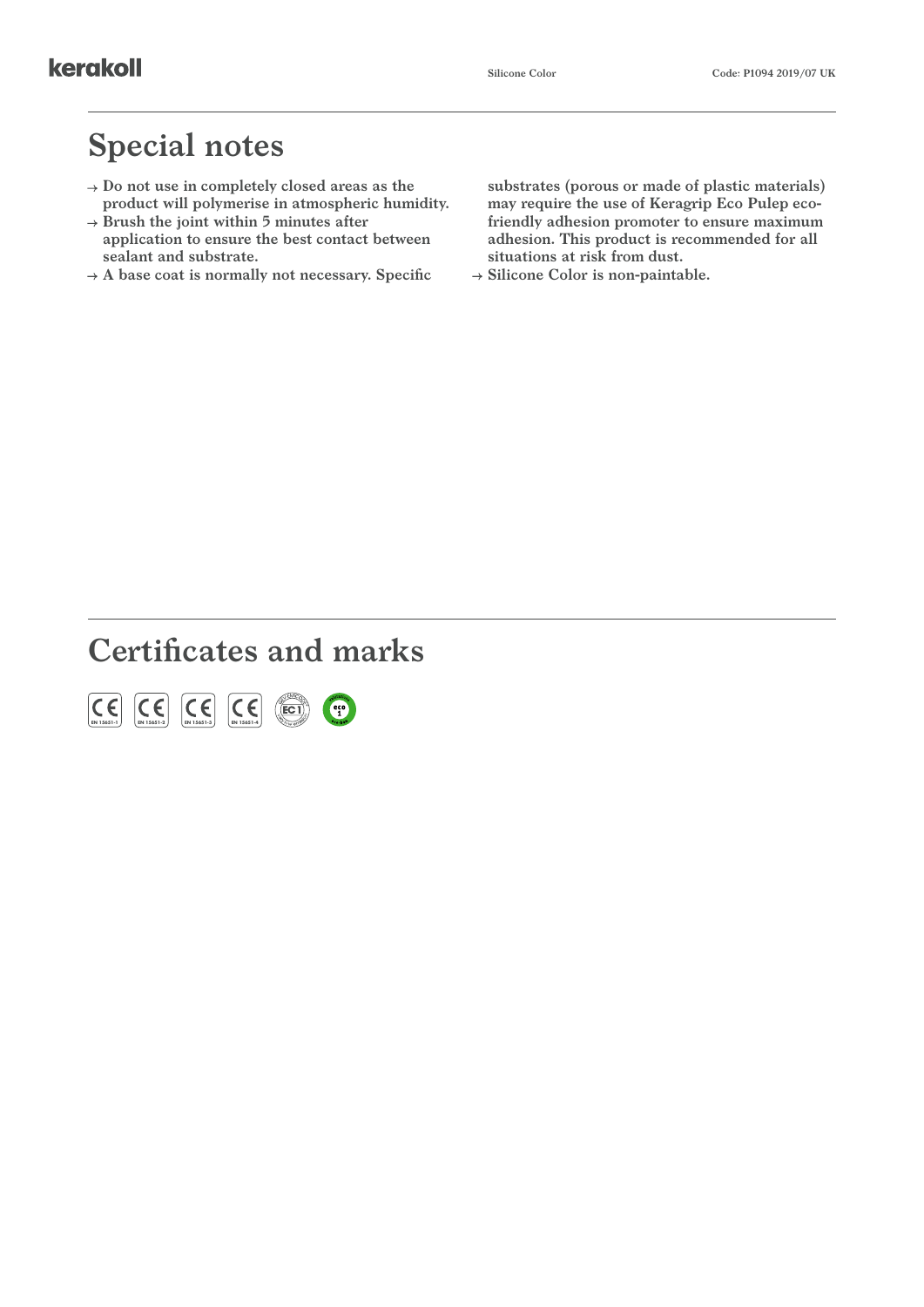| <b>Technical Data compliant with Kerakoll Quality Standard</b> |                                                                              |                  |  |  |  |
|----------------------------------------------------------------|------------------------------------------------------------------------------|------------------|--|--|--|
| Appearance                                                     | coloured thixotropic paste                                                   |                  |  |  |  |
| Specific weight                                                | $\approx 1.03$ kg/dm <sup>3</sup>                                            |                  |  |  |  |
| Chemical nature                                                | acetoxy cross-linked silicone sealant                                        |                  |  |  |  |
| <b>Shelf life</b>                                              | $\approx$ 24 months in the original packaging                                |                  |  |  |  |
| Warning                                                        | protect from frost, avoid direct exposure to<br>sunlight and sources of heat |                  |  |  |  |
| Pack                                                           | 310 ml cartridge                                                             |                  |  |  |  |
| Max. allowed movement                                          | $\leq 25\%$                                                                  | <b>ISO 11600</b> |  |  |  |
| Joint minimum width                                            | $\geq 6$ mm                                                                  |                  |  |  |  |
| Joint max. width                                               | $<$ 25 mm                                                                    |                  |  |  |  |
| W/D ratio sealing cross-section                                | $>1$ / $<2$                                                                  |                  |  |  |  |
| Temperature range for application                              | from $+5$ °C to $+40$ °C                                                     |                  |  |  |  |
| Curing time                                                    | $>$ 20 min.                                                                  |                  |  |  |  |
| <b>Reticulation</b>                                            | $\approx$ 2 mm / 24 hrs                                                      |                  |  |  |  |
| Shrinkage                                                      | $\leq 15\%$                                                                  | ISO 10563        |  |  |  |
| Coverage                                                       | see approximate coverage table                                               |                  |  |  |  |
|                                                                |                                                                              |                  |  |  |  |

Values taken at +23 °C, 50% R.H. and no ventilation. Data may vary depending on specific conditions at the building site, i.e.temperature, ventilation and absorbency level of the substrate and of the<br>materials laid.

### **Coverage table**

### **Linear metres of joints sealable with one 310 ml cartridge of Silicone Color**

| Depth           |                          |                 | Width                   |                 |                 |
|-----------------|--------------------------|-----------------|-------------------------|-----------------|-----------------|
|                 | $6 \text{ mm}$           | $8 \text{ mm}$  | $10 \text{ mm}$         | $15 \text{ mm}$ | $20 \text{ mm}$ |
| $5 \text{ mm}$  | $\approx 10.4$ m         | $\approx 8$ m   | $\approx 6.2 \text{ m}$ |                 |                 |
| $7 \text{ mm}$  | $\overline{\phantom{0}}$ | $\approx$ 5.6 m | $\approx 4.4$ m         | $\approx$ 3 m   |                 |
| $10 \text{ mm}$ |                          |                 | $\approx$ 3 m           | $\approx$ 2.1 m | $\approx$ 1.6 m |
| $15 \text{ mm}$ |                          |                 |                         | $\approx$ 1.4 m | $\approx$ 1.1 m |
| $20 \text{ mm}$ |                          |                 |                         | $\approx$ 1.1 m | $\approx 0.8$ m |

If an estimated coverage value has not been given, it means the joint width/depth ratio is outside the specified limits and the joint cannot be sealed.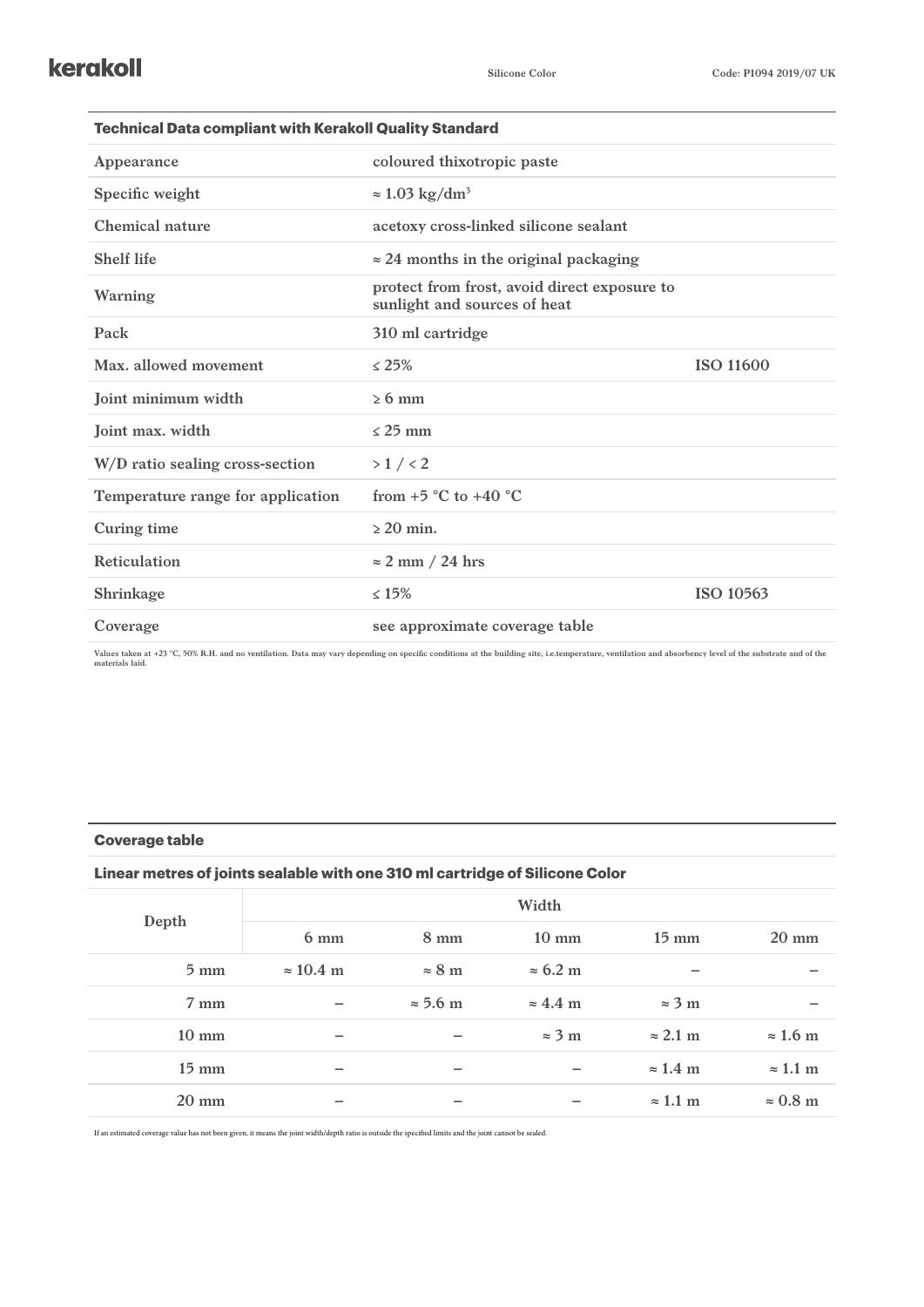### kerakoll

| ${\bf 01}$   |  |
|--------------|--|
| $02\,$       |  |
| 03           |  |
| $04\,$       |  |
| $05\,$       |  |
| ${\bf 06}$   |  |
| $07\,$       |  |
| ${\bf 08}$   |  |
| 09           |  |
| $10\,$       |  |
| $11\,$       |  |
| $12\,$       |  |
| 13           |  |
| $14\,$       |  |
| $15\,$       |  |
| $16\,$       |  |
| $17\,$       |  |
| 18           |  |
| 19           |  |
| 20           |  |
| 21           |  |
| 22           |  |
| 23           |  |
| ${\bf 24}$   |  |
| 25<br>$26\,$ |  |
| $27\,$       |  |
| $28\,$       |  |
| 29           |  |
| $30\,$       |  |
| 31           |  |
| 32           |  |
| 33           |  |
| $34\,$       |  |
| $35\,$       |  |
| 36           |  |
| $37\,$       |  |
| 38           |  |
| 39           |  |
| $40\,$       |  |
| $\bf 41$     |  |
| $42\,$       |  |
| 43           |  |
| $\bf 44$     |  |
| $\bf 45$     |  |
| ${\bf 46}$   |  |
| $\bf 47$     |  |
| $\bf 48$     |  |
| 49           |  |

### **Silicone Color colour chart**

**The shades shown are intended as an indication only.**